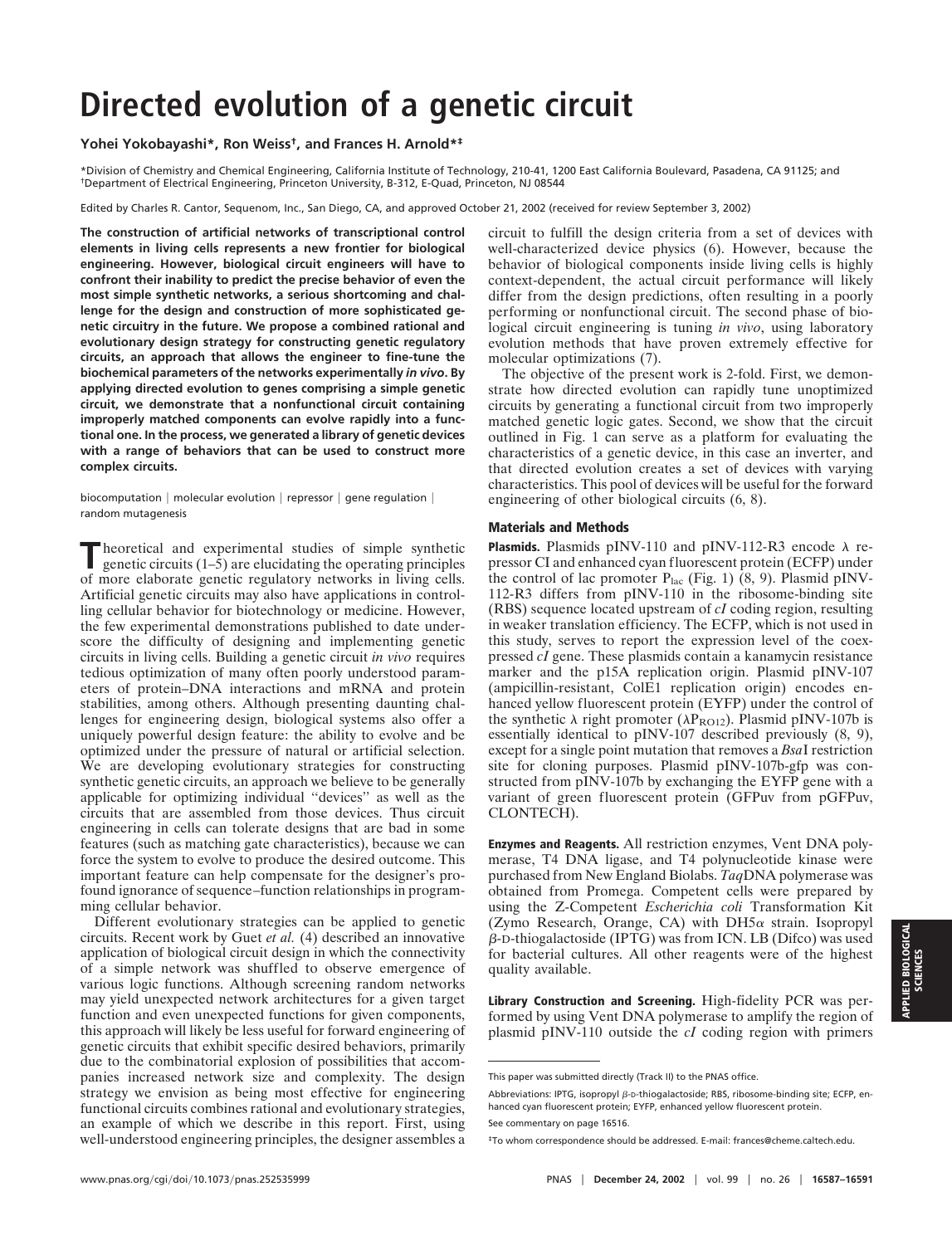

Fig. 1. The plasmid diagram shows the implementation of the present circuit. Plasmid pINV-110 constitutively expresses the LacI repressor, which inhibits transcription from the P<sub>lac</sub> promoter in the absence of IPTG. The expression of the CI repressor and ECFP fluorescent marker is controlled by P<sub>lac</sub>, which is inducible by externally added IPTG. Repressor CI acts on  $\lambda P_{RO12}$  on pINV-107b to repress the transcription of the EYFP gene, the output fluorescence indicator. The two plasmids contain different origins of replication as well as different antibiotic resistance genes, which allow them to be maintained stably within a single cell. The logic diagram (*Upper Right*) represents the logical representation of the same biochemical circuit. The Plac promoter comprises an IMPLIES logic gate with respect to the two inputs LacI and IPTG and the output CI, whose truth table is shown below the diagram. The output of the IMPLIES gate, CI, is the input to the inverter based on the APRO12 promoter, ultimately controlling expression of the fluorescent output, EYFP. Note that the levels of EYFP output are the inverse of the input CI in the truth table. In this study, we targeted mutations to the CI protein.

5-AGGTGGGGTCTCTTCTGGTCGGCGCATAGCTG-3 and 5'-AGGTGGGGTCTCACAATTCCACACAACATA-CGA-3. The resulting fragment containing two *Bsa*I sites introduced in the primers was phosphorylated by T4 polynucleotide kinase followed by circularization using T4 DNA ligase to form pINV-110-lib. Two primers, 5'-AGGTGGGGTCTCAAT-TGTGAGCGGATAACAATGGATAAC-3' and 5'-AGGT-GGGGTCTCCCAGAACACCTTGCCGATCAGC-3, were used to amplify the *cI* gene by using pINV-110 as the template. Error-prone PCR reactions were performed as described (10, 11), with varying  $MnCl<sub>2</sub>$  concentrations to adjust the mutation rate. The library was constructed by ligating the *Bsa*I digests of pINV-110-lib and error-prone PCR products. The ligation mixture was transformed into competent  $DH5\alpha$  cells harboring pINV-107b-gfp and plated on LB plates containing appropriate antibiotics. Second-generation libraries were constructed similarly, using the mutants obtained from the first round as the template in the error-prone PCR reaction.

Screening was performed by visual observation of GFPuv fluorescence of the colonies on media plates placed over a UV-transilluminator (VWR Scientific, West Chester, PA) at 365 nm. Depending on the growth conditions (with or without IPTG), fluorescent or nonfluorescent colonies were picked and transferred to another plate or grown in liquid culture for further analysis.

**Circuit Performance Measurements.** Detailed circuit measurements were performed in liquid cultures. Mutants that were identified by screening were isolated as plasmids (pINV-110 mutants) and cotransformed into  $DH5\alpha$  cells with pINV-107b. The EYFP reporter was chosen for its strong fluorescence and spectral separation from ECFP, whereas GFPuv was conveniently visualized on plates for high-throughput screening purposes. The cells were initially grown to stationary phase and diluted 250-fold into 1 ml of fresh LB medium containing varying amounts of IPTG and appropriate antibiotics. The cells were grown for 5.5 h at 37°C to log phase and diluted 250-fold into 1 ml of fresh medium. The cell cultures were harvested at log phase (OD $_{600}$   $\approx$ 0.25) after 6 h of growth, centrifuged, and suspended in 150  $\mu$ l of PBS, pH 7.5. The cells were transferred to a 96-well microplate in which EYFP fluorescence (500 nm excitation, 530 nm emission, 530 nm cutoff) was measured by using a fluorescence microplate reader (Molecular Devices, SpectraMAX Gemini XS). The fluorescence data were normalized against cell densities, which were measured by using a microplate reader (Molecular Devices, SpectraMAX 250) at 600 nm. Measurements of the behavior of the circuits in response to varying IPTG levels are summarized in the transfer curve, where each point on the curve represents fluorescence data from three independent cultures of the same circuit under the same induction conditions.

## **Results and Discussion**

**Genetic Circuit.** Fig. 1 shows a circuit whose ultimate output, the concentration of EYFP, is inversely related to the level of an externally added inducer, IPTG. The figure illustrates the genetic circuit, its corresponding logic circuit, and a logic function truth table for different input combinations. In the logic circuit diagram, concentrations of DNA-binding proteins and effector molecules represent signal values that serve as inputs and outputs to logic gates. Logic gate computation is performed via transcriptional regulation where the level of an input DNAbinding regulatory protein controls the level of an output protein expressed from a corresponding promoter.

In this circuit, the LacI protein is constitutively expressed from  $P<sub>lacIO</sub>$  and represses the  $P<sub>lac</sub>$  promoter.  $P<sub>lac</sub>$  transcriptional activity is controlled by modulating the concentration of an externally added inducer, IPTG, that binds to LacI and interferes with LacI- $P_{\text{lac}}$  binding. The LacI/IPTG/ $P_{\text{lac}}$  interactions constitute a logic gate that performs the IMPLIES logic function, with LacI (which in this case is always HIGH) and IPTG as the two inputs and the coexpressed CI and ECFP as the outputs. The IMPLIES function is equivalent to the logic statement ''¬LacI ∨IPTG,'' where  $\neg$  denotes the NOT function and  $\vee$  denotes the OR function. The first two columns in Fig. 1's truth table show the different input cases for the IMPLIES function, whereas the third column (CI) illustrates the output of this operation. As shown, the CI output is normally HIGH except for the case where LacI is HIGH and IPTG is LOW. In this particular circuit, only the last two cases are encountered, because LacI is always HIGH.

The CI output of the IMPLIES gate controls expression of the  $\lambda P_{\text{RO12}}$  promoter. The promoter is derived from bacteriophage  $\lambda$  right promoter ( $\lambda P_R$ ) where one of the three operator sequences (OR3) is deleted. The  $\lambda P_{\text{RO12}}$  promoter is repressible by  $\lambda$  repressor CI as is  $\lambda P_R$ . The CI/ $\lambda P_{RO12}$  repressor/promoter system is the logical analog of an inverter (NOT operation) in the sense that the concentration of EYFP (output) is inversely related to the concentration of CI (input) due to CI transcriptional repression of the  $\lambda P_{\text{RO12}}$  promoter. Overall, without IPTG the CI level should be LOW and EYFP level should be HIGH;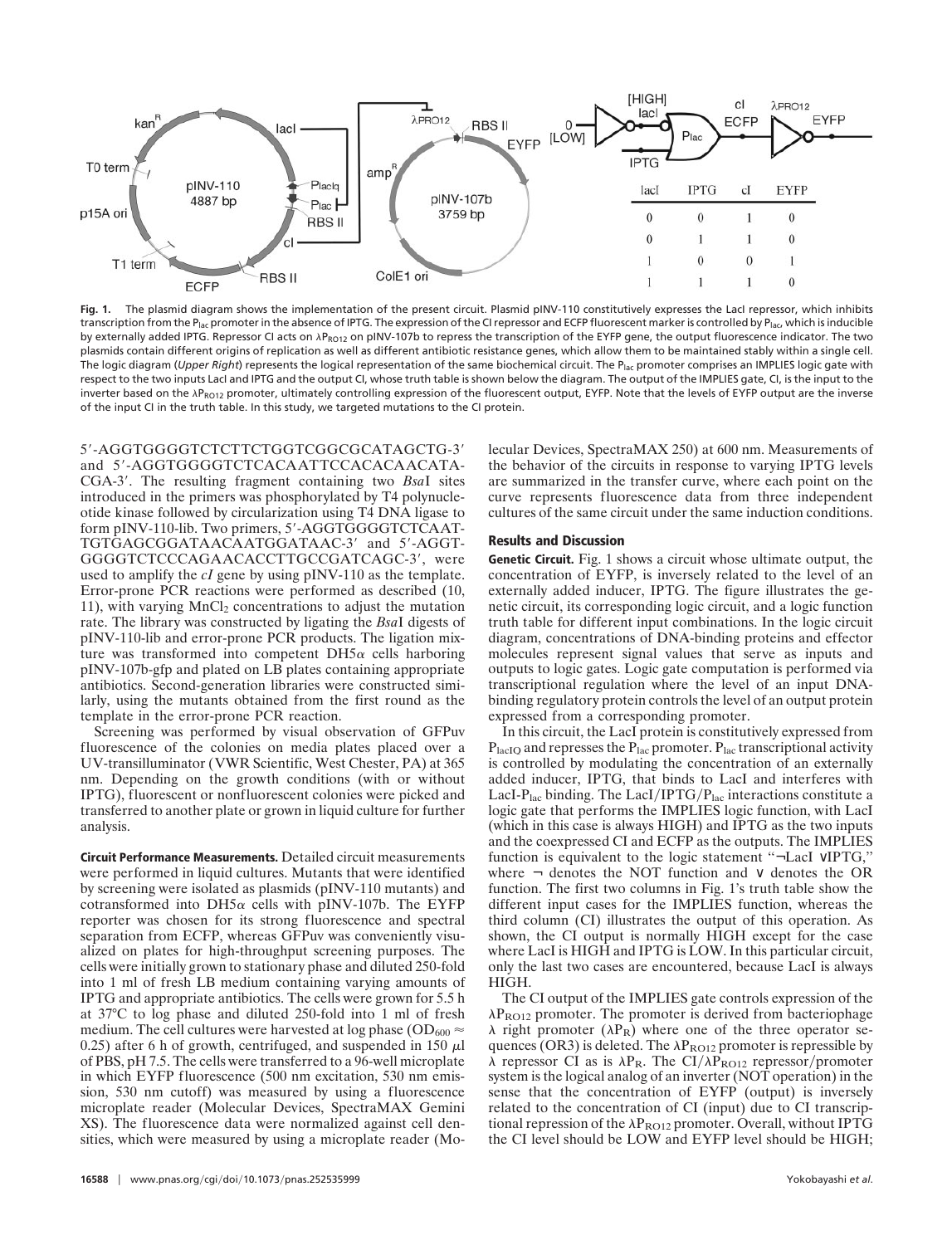

**Fig. 2.** Switching characteristics of selected mutants. The output YFP levels were measured at 0.1  $\mu$ M (LOW input, dark bars) and 1,000  $\mu$ M IPTG (HIGH input, light bars). pINV-112-R3 is the rationally engineered mutant with an altered RBS. pINV-110 is the nonfunctional circuit used as the starting circuit for directed evolution.

adding IPTG should increase CI levels and in turn decrease EYFP levels. Due to the cooperative binding of CI to  $\lambda P_{\text{ROI2}}$ , one would expect an inverse sigmoidal relationship between CI and  $\lambda P_{\text{RO12}}$  expression.

For this circuit to function correctly, the logic gate that performs the IMPLIES logic operation must be matched properly to the downstream logic gate that performs the NOT operation. Biochemically, this means that the protein output of the first gate (HIGH or LOW) must fall within the protein concentration range that the second gate interprets as the same logic level. Tuning device interfaces to achieve this matching is not trivial given the complex biological phenomena that govern this behavior. This problem becomes more acute as the number of different devices required to construct more complex circuits increases. In fact, when even this relatively simple circuit was first built, it did not function as intended: no EYFP was expressed at any IPTG input concentration (Fig. 2, pINV-110) due to a mismatch between the two gates. In the absence of external inducer, expression of CI from the leaky  $P<sub>lac</sub>$  was sufficient to repress  $\lambda P_{\text{RO12}}$ . Thus the LOW output of the IMPLIES gate was not properly mapped to the LOW input of the inverter and was interpreted as HIGH instead (9).

Weiss *et al.* described the rational "debugging" of this circuit (8, 9). This involved multiple site-directed mutagenesis experiments to modify the RBS and the operator sequences, guided by quantitative simulations of the circuit using published kinetic rates for  $\lambda$  repressor and  $\lambda P_R$  interactions. The simulations computed a variety of steady-state input/output relations for the  $CI/\lambda P_{\text{RO12}}$  inverter, mapping CI input levels to corresponding  $\lambda P_{\text{RO12}}$  output expression levels. Given the flat and always LOW response of the original circuit, Weiss examined mechanisms to modify the circuit to provide the desired inverse sigmoidal curve. Solutions included engineering a weaker RBS upstream of the *cI* gene as well as mutations in the OR1 operator site of the  $\lambda P_{\text{RO12}}$ promoter to weaken repressor binding. For instance, with a weaker RBS, fewer CI translation events take place when the leaky Plac is fully repressed by a HIGH LacI, resulting in a sufficiently low level of the strong CI repressor and thereby allowing EYFP expression. This labor-intensive process rectified the mismatched gate connection and resulted in functional *in*

*vivo* circuits (8, 9). We decided to explore a directed evolution approach to debugging genetic circuits, starting from Weiss' nonfunctional construct.

The circuit of Fig. 1 serves as a platform for evaluating the behavior of the second gate, in this case an inverter. On substituting the CI repressor and  $\lambda P_{\text{RO12}}$  with other repressor and repressible promoter pairs, for example, the system can be used to characterize the transfer curve of an arbitrary digital logic inverter. By accumulating these data for various inverters and their mutants, we aim to facilitate the future design of more complex genetic circuits: we can choose a set of *matching* genetic devices that constitute a circuit from a genetic tool box. Thus, obtaining mutant devices with a wide range of device characteristics is a further goal of our directed evolution experiments.

**Circuit Engineering by Directed Evolution.** Directed evolution by sequential rounds of random mutagenesis or recombination and high-throughput screening for desired characteristics has proven effective for solving difficult biological design problems, including modifying individual proteins (12) as well as whole metabolic pathways (13, 14). By limiting mutations to a specific region, we can rapidly test how that part of the circuit contributes to overall circuit function. The RBS of the circuit in Fig. 1 was modified by Weiss, but the CI protein was not engineered because the functional consequences of amino acid substitutions of proteins are very difficult to predict, even with structural information. Here, we targeted random mutations to the *cI* gene and its RBS to determine whether functional circuits could result from mutations in this single gene and its RBS.

Approximately 50% of the colonies in the library of circuits mutated in this fashion were fluorescent in the absence of IPTG, where the parental construct (pINV-110) was clearly nonfluorescent. This change in phenotype was expected with mutations that inactivate the CI protein and make it unable to repress transcription of the reporter gene from  $\lambda P_{\text{RO12}}$ . To identify the subset of functional mutants that still retain the ability to turn off the output signal on IPTG induction, fluorescent colonies from the first screen were transferred to the second plate containing 800  $\mu$ M IPTG. Between 5% and 10% of the colonies were nonfluorescent in this second screen.

DNA sequencing of the circuits from these colonies revealed many solutions to the evolutionary challenge. Notable was an abundance of mutants that acquired a stop codon inside the *cI* gene. The CI repressor consists of an N-terminal DNA-binding domain and a C-terminal dimerization domain. The stop codons all appeared in the C-terminal domain. These mutations are expected to disrupt the cooperativity and reduce the affinity of repressor–operator binding, thereby enabling the circuit output to switch states as desired. As drastic a solution as it may seem, elimination of much of the C-terminal domain still results in a protein that retains its ability to bind DNA as well as a weak tendency to dimerize through the intact N-terminal domain (15, 16). Thus the truncated protein remains biochemically active in the context of our system. Another set of mutations disrupted the start codon or appeared upstream of *cI* coding region where the RBS resides. These mutations probably reduce the translation efficiency by shifting the translation start position and/or reducing the ribosome binding, a strategy analogous to the one adopted by Weiss for rational engineering (8).

Mutations that delete a significant portion of the CI protein and mutations outside the protein coding region can yield functional and potentially useful genetic devices. We wished, however, to identify which mutations in full-length CI would also yield a functional circuit. These protein mutants may allow finer tuning of protein–DNA interactions compared with engineering the RBS and/or operator sequences. Clones A4 and C3 were chosen from the first set of functional circuits for further optimization in a second generation of evolution. Clones A4 and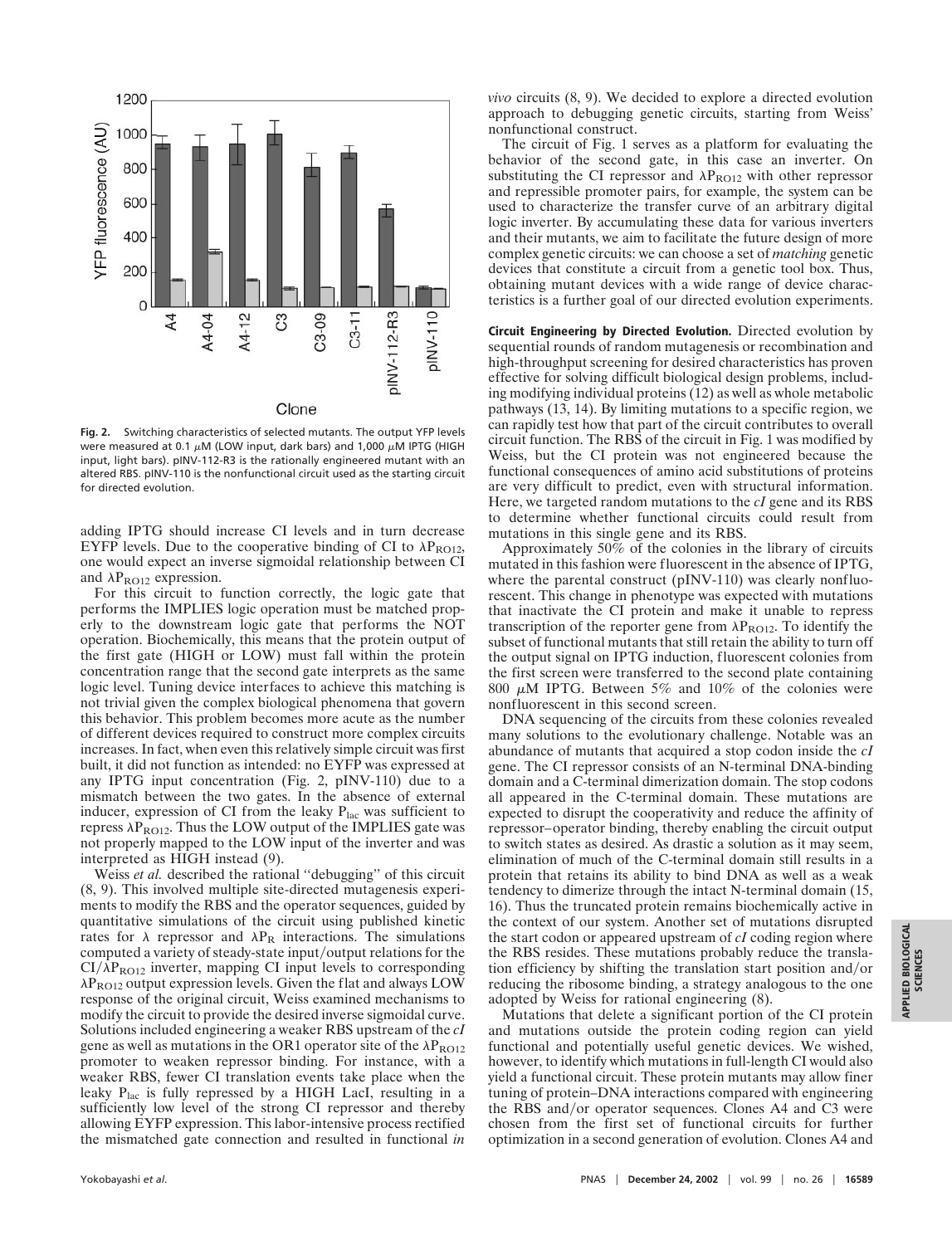

**Fig. 3.** Transfer curves (output vs. input) of selected clones containing the genetic circuit. Dotted line: A4–04, solid line: C3, dashed line: pINV-112-R3. The curves were fitted to a Hill function:  $y = a/(1 + bx^n) + c$ , where *x* is IPTG concentration. The Hill coefficients *n* obtained are 1.7, 1.2, and 1.6 for A4–04, C3, and pINV-112-R3, respectively. **Fig. 4.** The side chains of the mutated amino acid residues found in the

C3 contain mutations only in the CI coding sequence and no mutations in the regulatory sequences. For the second round, the first screen was performed on 800  $\mu$ M IPTG plates to isolate nonfluorescent clones, because we expected that many mutations would generate nonfunctional CI protein, which would still appear positive if we screened for HIGH signal on plates not containing IPTG. The nonfluorescent colonies were transferred to fresh plates without IPTG, and 15 fluorescent colonies derived from each parent were isolated for DNA sequencing and circuit performance analysis. Sequence data revealed that all 30 coded for full-length protein. Six were identical to their respective parents and were not analyzed further. All other clones contained one to four amino acid substitutions in the CI protein relative to their parents. Many synonymous mutations, mutations that code for the same amino acids, were also found. It is possible that these mutations affect circuit behavior by changing transcription or translation efficiency.

As mentioned above, the circuit of Fig. 1 serves as a platform for measuring the device physics of the  $cI - \lambda P_{\text{ROI2}}$  inverter. To measure quantitative characteristics of the evolved devices, experiments were conducted in liquid culture to determine the levels of HIGH and LOW output states under  $0.1 \mu M$  (LOW) and  $1,000 \mu$ M (HIGH) IPTG input, respectively. Data are shown in Fig. 2 for six selected mutants along with nonfunctional pINV-110 and previously (rationally) engineered functional pINV-112-R3. All of the clones tested exhibit higher EYFP levels under 0.1  $\mu$ M IPTG compared with pINV-112-R3, which may be advantageous in many applications. Also apparent is the variation in the HIGH and LOW levels with respect to the same input levels of IPTG, indicating the presence of devices with different characteristics. Full transfer curves of the inverters in clones A4–04 and C3, along with pINV-112-R3, were determined across a range of IPTG input concentrations. Shown in Fig. 3, the data reveal various threshold levels at which the inverters switch from HIGH to LOW state, emphasizing that a variety of behaviors can be generated.

There is a wealth of biochemical and structural data regarding the CI protein (17, 18). The *cI* gene codes for a 236-residue protein consisting of two domains joined by a 40-residue linker. The N-terminal domain binds to the operator DNA sequences and interacts with RNA polymerase when bound to one of the native bacteriophage promoters,  $P_{RM}$ . The N-terminal domain has weak tendency to dimerize: the first crystal structure was solved with the N-terminal domain of CI (residues 1–92) bound to its operator DNA as a dimer (15, 19). The C-terminal domain (residues 132–236) is believed to



evolved circuits are shown in the  $\lambda$  repressor CI tetramer-DNA model (Protein Data Bank ID code 1LWQ). Mutated residues are shown in only one of the four repressor molecules. Summary of amino acid substitutions found in screened mutants (frequency in parentheses): I54F (11), K67N (7), V73I (18), E74D (1), E89D (1), Y103H (1), V105G (7), Q110L (1), R128G (1), W129R (1), T132A (2), E144G (7), V145A (1), A152S (1), P158A (1), L165F (1), D169A (1), E171G (1), F189V (1), V201A (1), F202V (11), Q204P (2), Q204R (1), Y210F (1), P214A (1), C215G (1), C215R (1), S220T (7), V221G (1), V221A (1), K224E (1), and E233G (7). Note that there are 10 mutants derived from A4 and six mutants from C3 that share common amino acid mutations with their respective parents.

mediate dimerization as well as cooperative dimer-dimer interaction of CI pairs bound to neighboring operators. The structure of the C-terminal domain has recently been elucidated by x-ray crystallography (20).

A4 and C3 from the first generation both contain two mutations each in the N-terminal domain (V73I, I54F in A4 and V73I, K67N in C3; mutant sequences are published as supporting information on the PNAS web site, www.pnas.org), which were carried over to the second generation. Of these, only I54F seems to be directly involved in protein–DNA interaction (Fig. 4). Other mutations in the N-terminal domain most likely affect the weak dimerization interaction between the N-terminal domains of the dimer. Most new mutations appeared throughout the C-terminal domain (Fig. 4). Some of the mutations in the C-terminal domain (A152S in C3–05, P158A in A4–04, E233G in C3 and its mutants) coincide with residues previously known to be involved in dimerization (20). Mutations were also observed at positions where dimer–dimer cooperative interaction would be affected (20–22) (e.g., F202V in A4 and its mutants, Q204P in A4–03 and A4–15, Q204R in C3–03, Y210F in C3–14). No mutations were found in the linker.

The results indicate that the evolved mutants adjust both protein–DNA and protein–protein interactions to achieve biochemical matching of the two genetic components. However, the specific mutations that lead to a functional circuit would have been difficult to predict, even with the rich structural data available for this system. Although the ''rational'' debugging approach identified effective solutions that changed repressor– operator affinity and RBS strength (8, 9), the evolutionary experiment rectified the nonfunctional circuit by means of amino acid substitutions that influence CI oligomerization. Using a semiquantitative model of the circuit (9), we simulated the effect of altering the CI dimerization constant and found that adjusting the cooperativity of CI influences circuit performance in a fashion similar to changing the repressor–operator affinity or RBS strength (see supporting information on the PNAS web site). In fact, under appropriate conditions, decreasing CI dimer